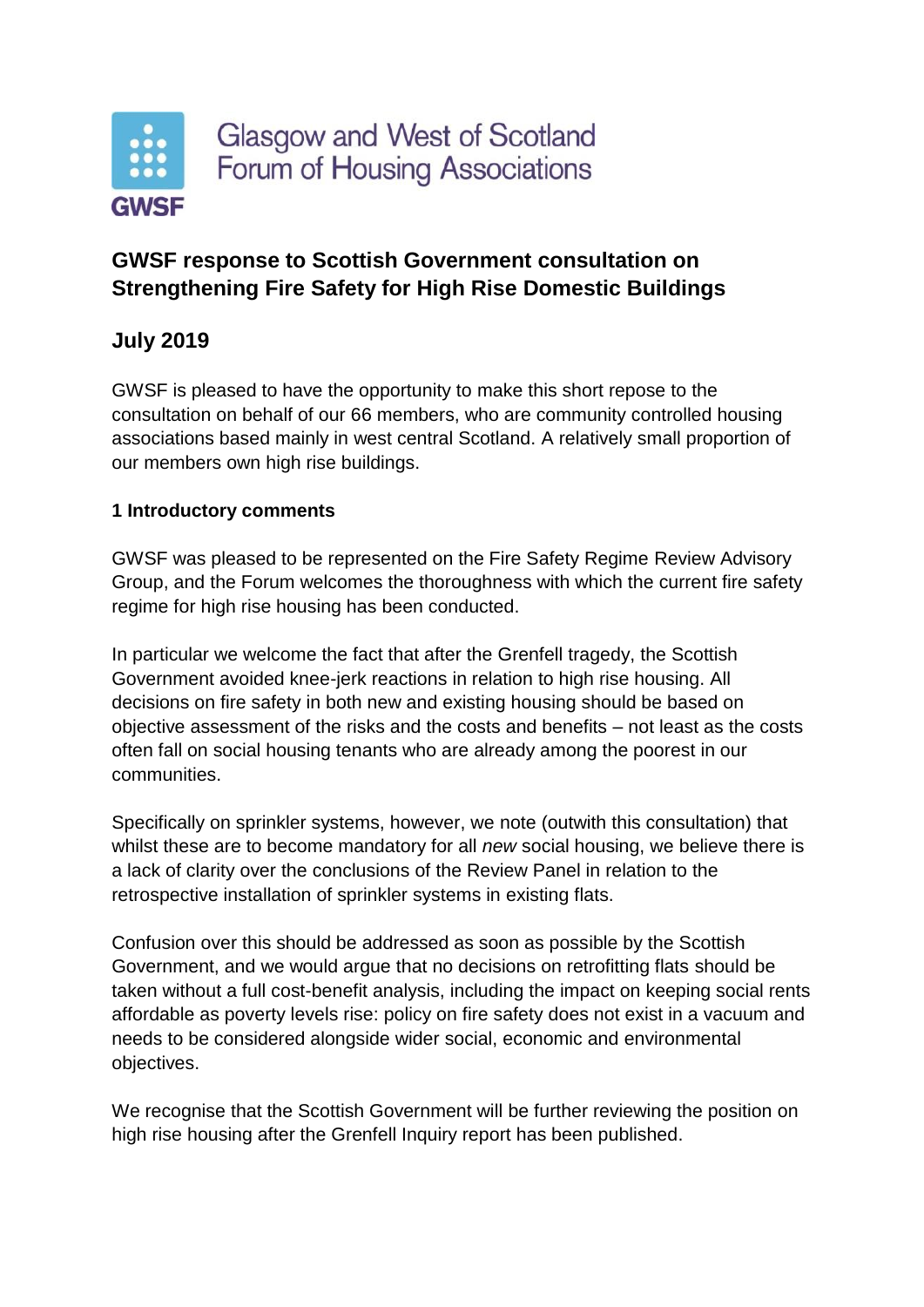We also note the likelihood of changes relating to 'specialised' housing, following recent changes in England. On this issue, a clear definition of specialised housing will be important: as an example, much housing that would previously have been described as sheltered has now been pared down as the level of 'warden' cover has reduced or gone altogether, although the essential design of the accommodation is less likely to have changed.

### **2 Fire safety information for residents**

Some of the consultation feedback on fire safety information is being sought directly from tenants and residents, and is not for GWSF to comment on. Generally, though, we are very supportive of good, accessible advice being available to high rise residents. We are confident that our members with high rise housing were already providing a good standard of advice before Grenfell and, of course, all have reviewed this in the wake of Grenfell. Any targeted public information campaign by the Scottish Government is likely to complement landlords' efforts well.

We welcome too the particular focus being proposed on information about keeping common areas clear. Feedback from members suggests this has long been an issue in all forms of commonly owned housing and not just in high rise dwellings.

We recognise that the notion of introducing stronger powers to prevent stairwells etc. from being blocked is a fraught one. We understand that there has been some discussion within the review groups of using/enhancing powers under the Civic Government (Scotland) Act to help address such behaviour.

Social landlords are in a difficult position here, as enforcing any kind of conditions is hard enough with the landlord's own tenants, and all but impossible in relation to owners in mixed tenure blocks. Any new landlord powers would, as now, rely mainly on tenants/owners demonstrating goodwill in co-operating with instructions to remove items: landlord sanctions enabling actual enforcement would be unlikely to exist without very significant legislative change, which we do not believe is the right or proportionate solution here.

The obvious advantage of the SFRS having greater powers is that their remit extends to all housing and not just social housing. Also, we believe, people are more likely to act on instructions from SFRS than from their landlord: SFRS will be seen as the experts on fire safety and more authoritative than landlords.

We appreciate, though, the practical difficulties of exercising these powers across all tenures – most obviously the resource implications – but Scotland has a lot of commonly owned housing and policing current duties on residents would clearly be resource-intensive and unlikely within existing SFRS means.